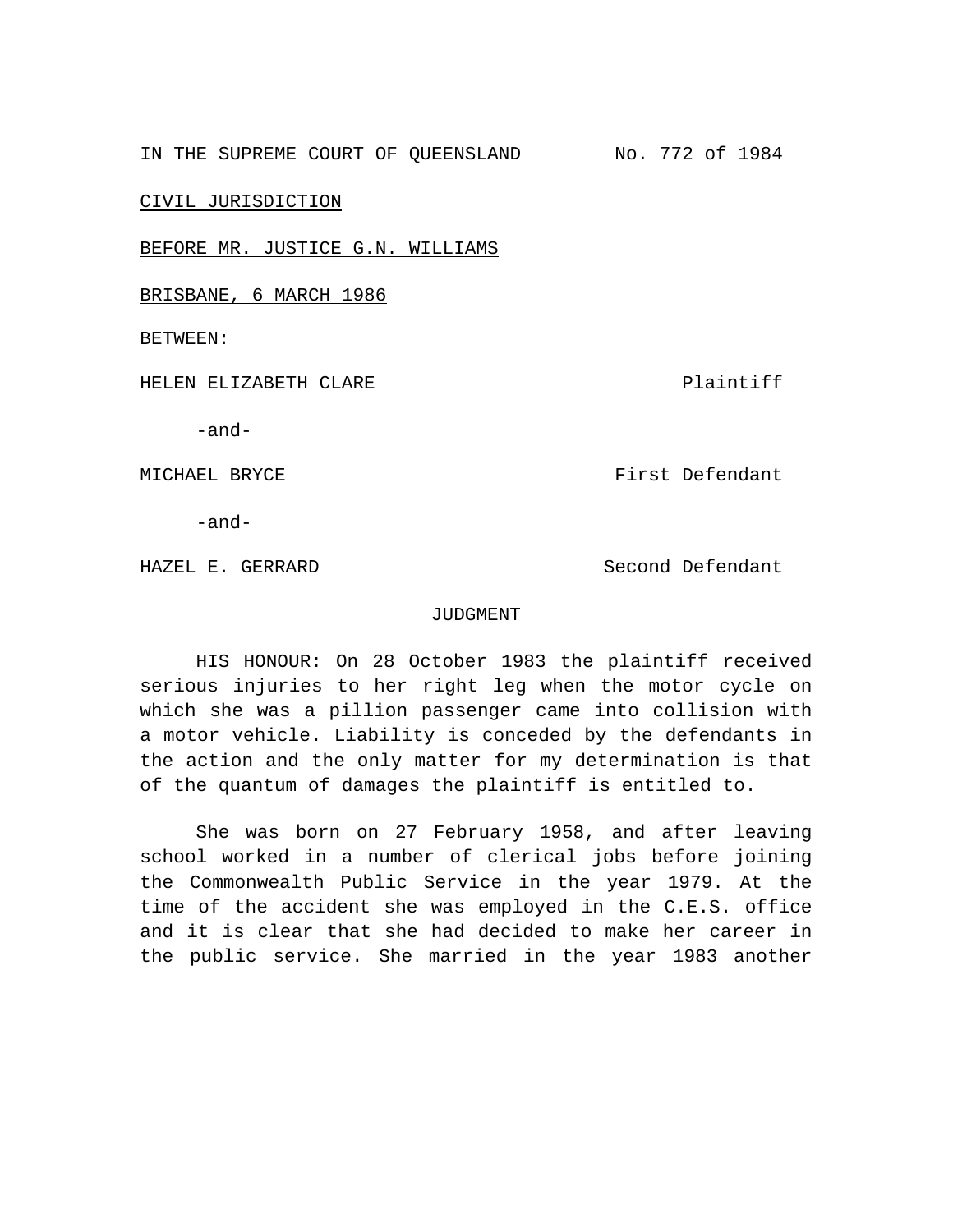public servant, and it was her intention to work, with perhaps some interruptions when having a family, until retirement at about age 55 years.

She was conveyed from the scene of the accident by ambulance to the Royal Brisbane Hospital. I accept that at that time she was suffering quite severe pain. Her injuries were diagnosed as an undisplaced fracture of the right tibial plateau, an undisplaced fracture of the right upper fibula, an undisplaced fractured proximal phalanx of the great toe on the right foot, fractured right fifth metatarsal, transverse fracture of the midshaft of the right femur, and a severe gash medial to the patella of the right knee which actually entered the joint itself.

She was operated on at the hospital on 28 October 1983 when a Kuntschner nail was inserted into her right femur and the right knee wound was surgically debrided and cleaned. During the operation it was noted that the wound to her right knee entered the knee joint via a ragged flap. It was also noted that the inferior surface of the medial femoral condyle was severely abraded with ragged and absent cartilage, and the inferior facet of the medial side of the patella was similarly damaged.

A further operation was performed to close the wound of the right knee on 31 October 1983. Thereafter in hospital she underwent intensive physiotherapy treatment with a view to minimising stiffness.

A month after the incident her right knee was still very stiff with marked decrease in flexion, and in consequence it was manipulated under anaesthetic on 28 November 1983. Thereafter flexion was much improved and she was discharged from hospital on 1 December 1983.

For some four to five weeks during her period in hospital she had been in traction, and for some of the time part of her leg was in plaster. She experienced pain and discomfort during that period. When she was discharged she was on crutches which she had to use for some three to four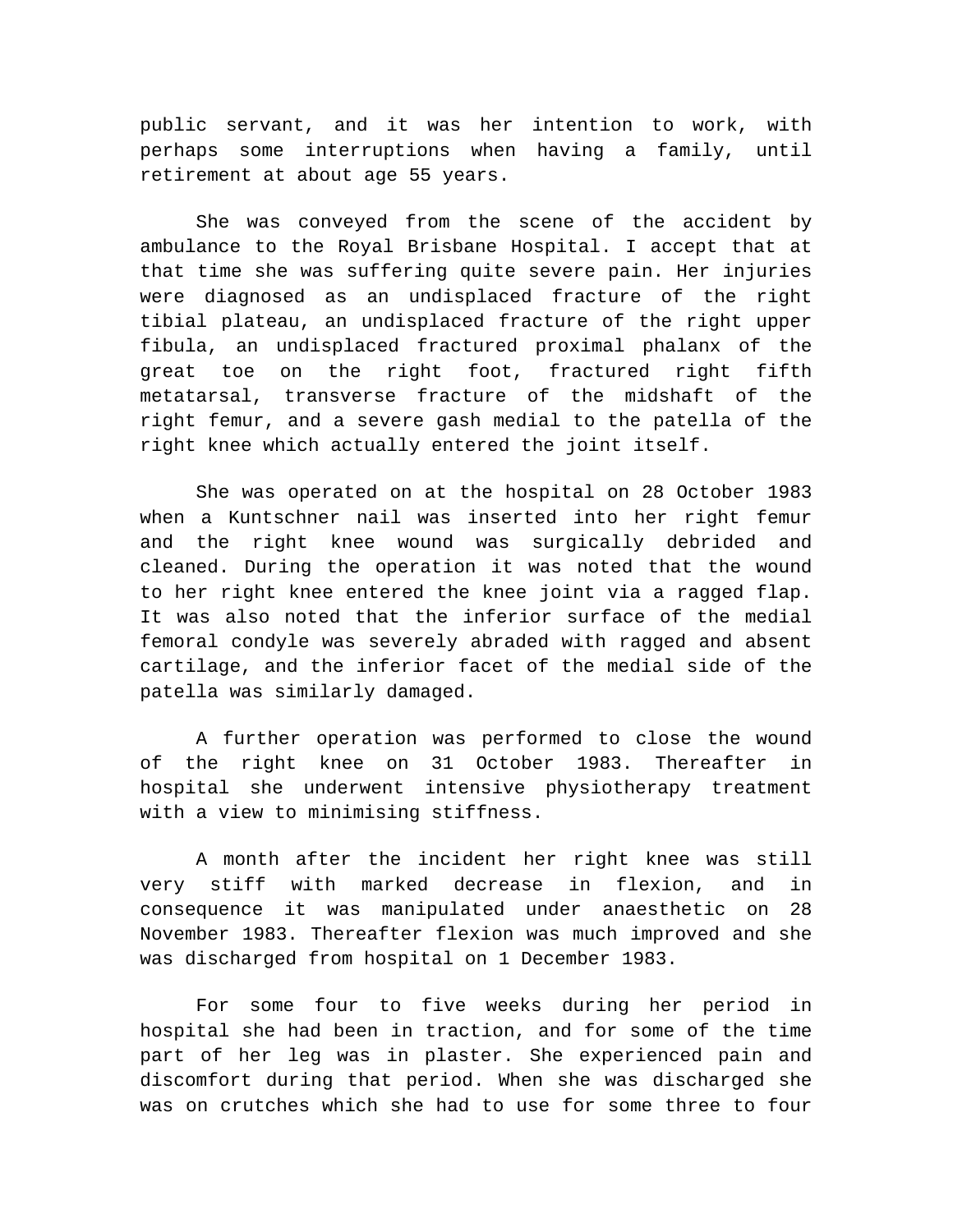months. She returned regularly to the Royal Brisbane Hospital for physiotherapy treatment and orthopaedic review. During that time residual stiffness was noted to be present.

She continued visiting the outpatients department throughout 1984 and it was noted that the fracture to the right femur was slowly progressing and that mobilisation, muscle strength, and tone were improving. However, marked retro-patella crepitus of the right knee was noted throughout that period of rehabilitation. The report from the hospital dated 9 April 1985 states:

"Despite marked improvement in her gait and muscle strength and a good range of knee movement, she still has gross retro-patella crepitus indicating the presence of marked destruction, probably a traumatic osteoarthritis."

The fracture of the femur had not healed satisfactorily by August 1985, and in consequence the plaintiff was readmitted to the Royal Brisbane Hospital where the original Kuntschner nail was removed and a larger A.O. nail was inserted. She was discharged from hospital on that occasion on 15 August 1985 when it was noted that the nail was in perfect position.

About a week ago the plaintiff again underwent surgery at the Royal Brisbane Hospital for the removal of the nail in the femur, that bone having by then healed satisfactorily. Prior to the removal of the nail the plaintiff had experienced pain and discomfort caused by the head of the nail interfering with her hip joint.

During her period of treatment at the Royal Brisbane Hospital she was from time to time under the care of Dr. Walters, an orthopaedic surgeon, and I have the benefit of a report from him; he also gave oral evidence. The plaintiff has also been examined on a number of occasions by another orthopaedic specialist, Dr. Donald Watson, and four reports from him were tendered. In addition he gave oral evidence.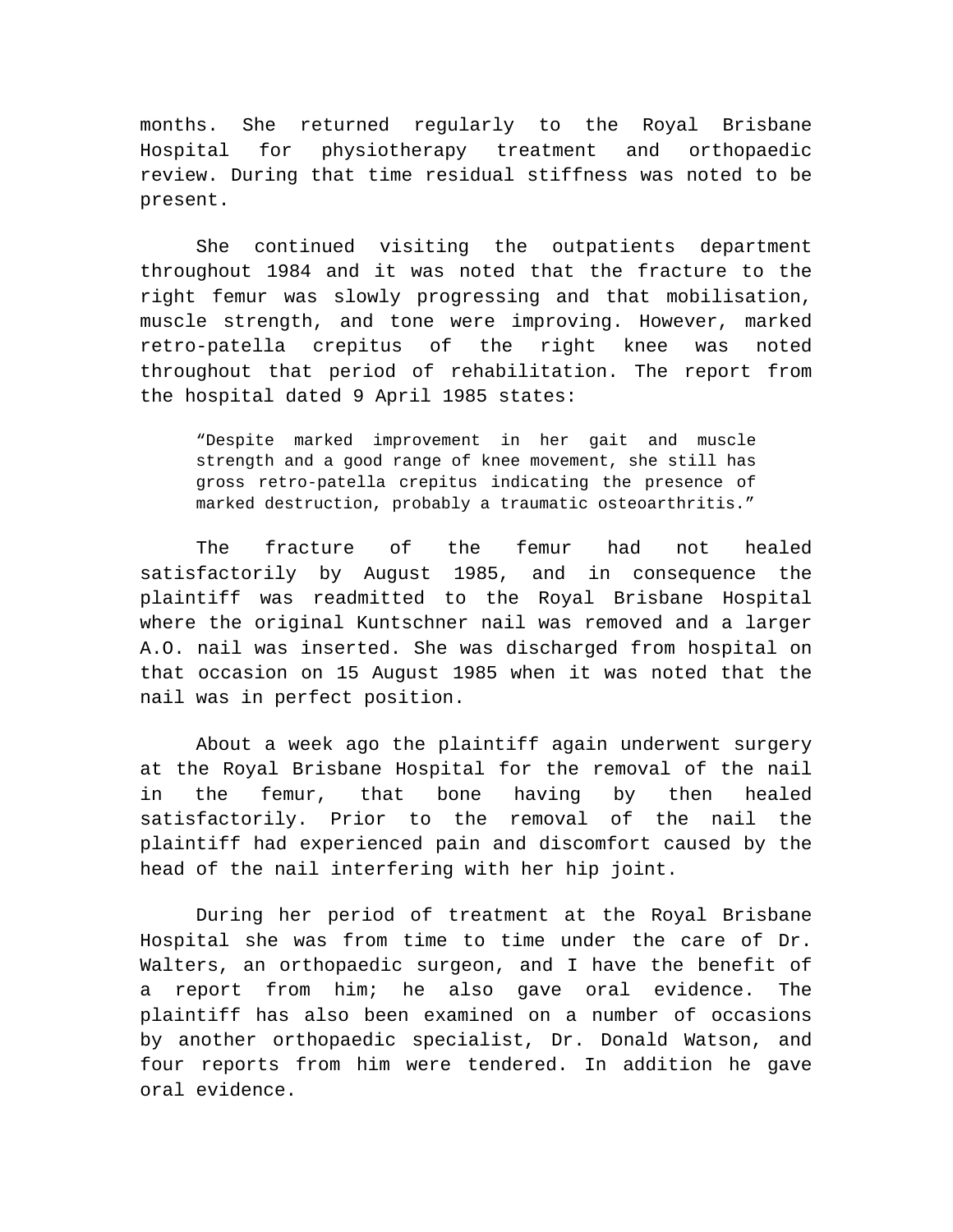I have come to the conclusion that there is no difference of opinion on any matter of principle between the doctors. Both are in general agreement, and the plaintiff herself does not contend to the contrary, that the injuries to her right leg, other than that to her knee, are now no longer of significant concern. The major residual disability is occasioned by the injury to the right knee, and the significant aspect of that injury is the traumatic osteoarthritis which was occasioned by the initial trauma to the knee joint itself.

The doctors agree that the plaintiff has extensive osteoarthritis in the knee joint at the present time, and it is the source of reasonable pain from time to time. She is unable to spend any lengthy period on her feet without the onset of quite severe pain. In his report of 9 November 1984 Dr. Watson said:

"I do not think she will be able to manage duties which involved a lot of standing and a lot of walking or a lot of driving around in cars. I think her work future will largely be involved with sedentary duties."

The plaintiff herself said that she was able to walk, at most, the distance of about four city blocks before the pain in her knee became virtually disabling. She also finds that she is significantly less active than she was before the accident. Many activities such as gardening and dancing, which she participated in before the accident, are now not within her capability.

I accept the evidence of Dr. Walters that her present disability is of the order of 25 to 30 per cent of her right lower limb.

One of the main issues at the trial has been as to the likelihood of the plaintiff undergoing future surgery to the knee, and determining what that surgery will be and when it is likely to occur. Both doctors agree that it is possible that within the next 10 years symptoms will develop in the knee which could be significantly reduced by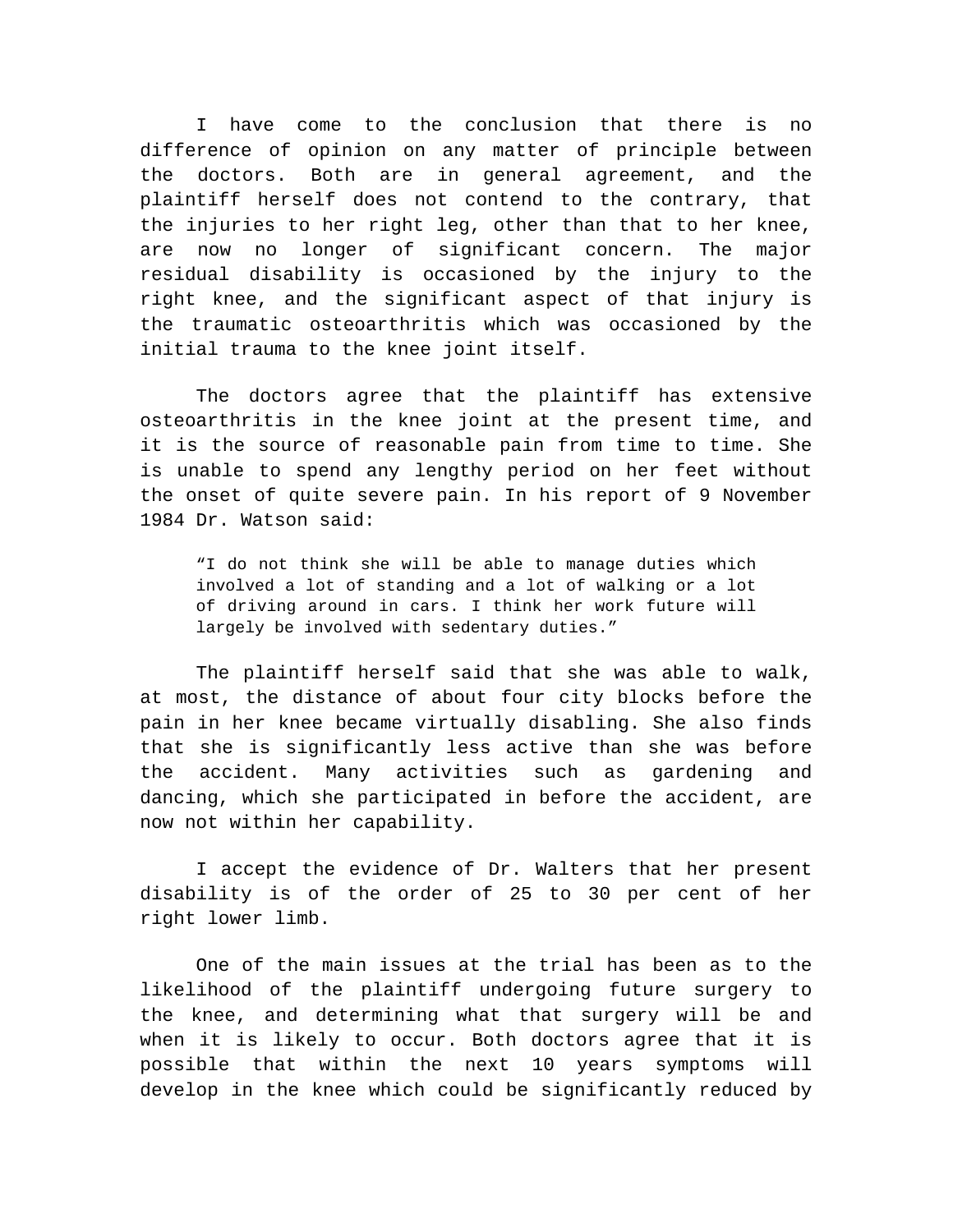the removal of the patella. Both doctors agree that that operation should not be performed until such time as it is absolutely necessary. They each agree that the removal of the patella will not prevent the progress of the osteoarthritis, though it is possible that the patellectomy may postpone for some time the necessity of further surgery.

The onset and progression of the osteoarthritis will certainly necessitate the plaintiff, within 15 years at the outside, undergoing either an arthrodesis or a joint replacement operation. It seems to me that there is no conflict between the doctors on that issue. It is not possible to say at this point of time which operative procedure will be undertaken. It will be for the plaintiff to select when the time comes which operation will best meet her then requirements; to some extent the answer will depend upon progress in the development of the joint replacement operation over the ensuing years and on the lifestyle of the plaintiff at the time the operation becomes a necessity. However, it seems to me that it is only reasonable that a relatively young woman would prefer an operation which gave her some flexibility in her knee, rather than an operation which would permanently stiffen that joint.

I am therefore of the view on the balance of probability that within the next 15 years the plaintiff will have a joint replacement operation to her right knee but, unfortunately, that will, in all probability, not be the end of the matter. Given medical knowledge at the present time, which I must act upon, the probability is that if such an operation was carried out, it would be necessary for the plaintiff, within her normal life span, to have to undergo further surgery. That further surgery may be for a further joint replacement or may be for an arthrodesis. The risks associated with each operation after there has already been a joint replacement are much greater, the risk of failure being significantly higher. I approach the assessment of damages on the basis that the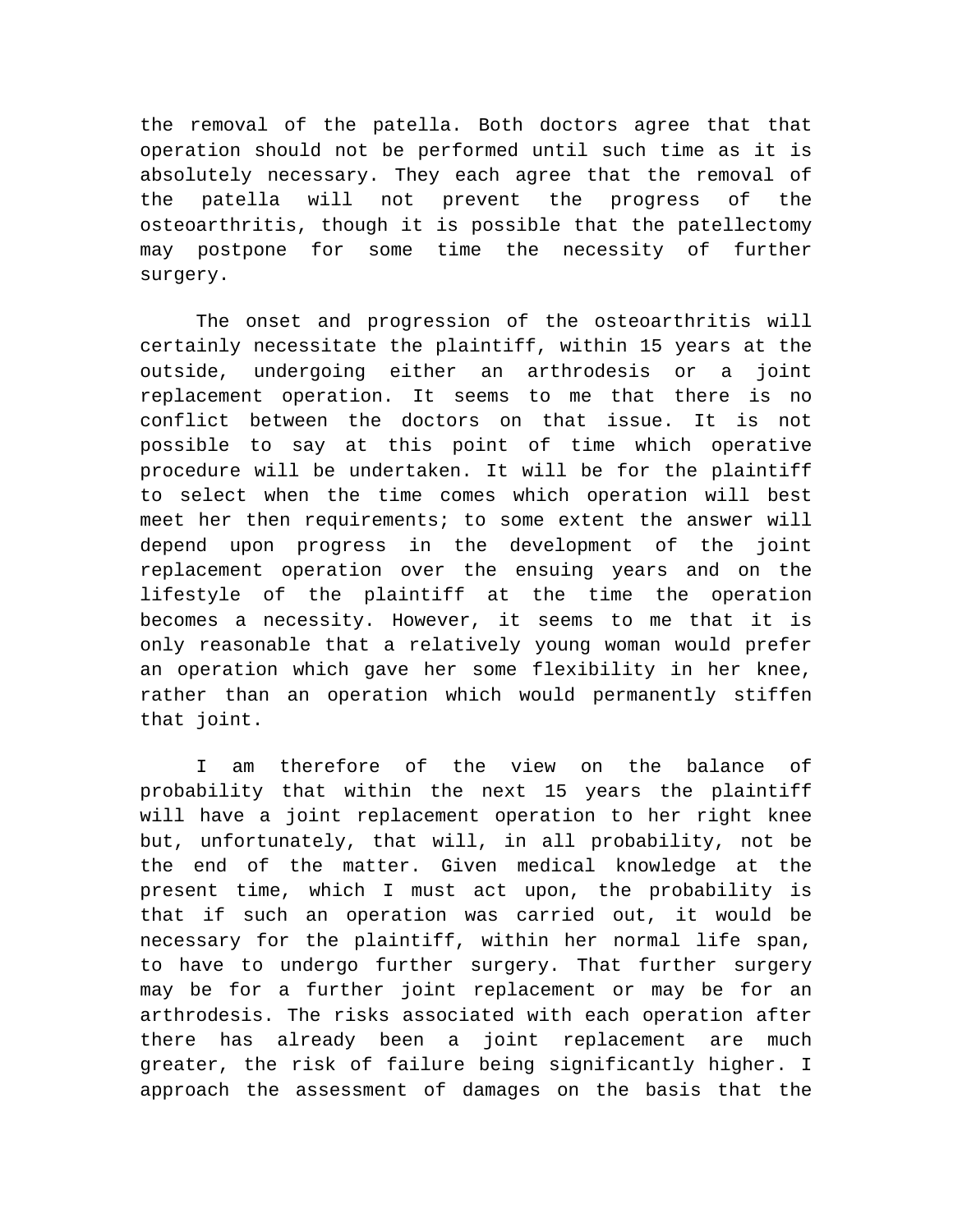plaintiff will have at least two major operations on her right knee in the course of her lifetime.

On present costs, a joint replacement operation, including all hospital and physiotherapy fees as well as doctors' fees, would be \$5,800 and the cost of an arthrodesis, again including hospital and physiotherapy, would be \$2,500. In addition, regardless of which procedure was carried out, the plaintiff would be off work for some three to four months. The first operation is likely to be carried out during her working life, but the second operation may well be after she has ceased work.

The plaintiff also has some significant scarring which is amply depicted in photographs which were tendered in evidence. There is obvious scarring to the region of the right ankle, a very noticeable scar across the right knee, and she has also an operation scar high up on the right thigh. Those are of some concern to her but she is able to hide most of them by wearing appropriate clothing.

The plaintiff married in 1983 and she has given evidence that it is her intention, after having had discussions with her husband, to have at most one child. She says that she has taken steps to ensure that such is the position, but it should be noted that notwithstanding those steps she did fall pregnant some years ago but miscarried. I conclude on the balance of probabilities that looked at as at the date of the accident, and now, the plaintiff will work as a Commonwealth public servant until retirement at age about 55. I am satisfied that if she did have a child she would take advantage of the conditions of employment which enable her to take maternity leave, and leave without pay for 12 months, without any loss of position; at the end of that period she would resume her employment with the public service.

I am also satisfied that she has lost promotional opportunities. It seems clear on the evidence that there were greater promotional prospects for her in the Commonwealth Employment Service office. That work did, of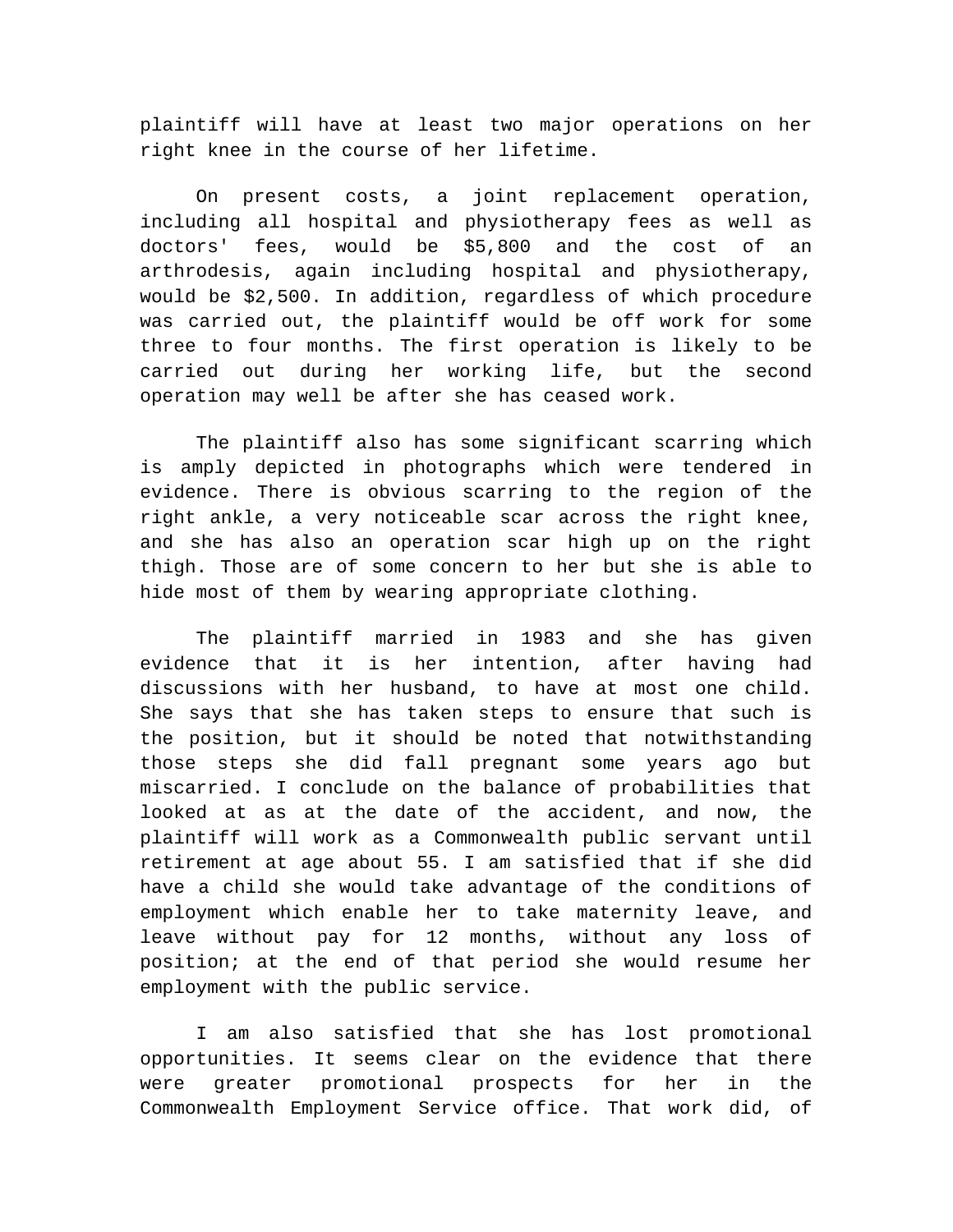necessity, involve her being on her feet and being much more mobile throughout the day than is within her current capacity. She has, in consequence, taken a position in an account section, which is a sedentary job. She does not find that as interesting as her previous job in the Commonwealth Employment Service and she did describe the work as routine and mundane.

Because of the size of the section in which she is involved, promotional prospects are not as good. She will remain on classification 2/3 for some time and may attain classification 4. However, it is unlikely that she will attain classifications 5 or 6, which it was reasonably likely she would have done if she had remained in the Commonwealth Employment Service office. There will be some future economic loss spanning most of the period that she will remain in the public service, that is until aged 55. If one takes a very discounted figure of \$40 per week over the next 20 years, calculation of the loss using the 5 per cent table gives the figure of approximately \$26,000; that, in my view, is an indication of the extent of the loss the plaintiff will suffer. In addition, she has suffered some loss to date because of the loss of promotional opportunity and I will include that in the overall award for future economic loss.

Given all the matters that I have referred to, I assess the damages for pain and suffering and loss of amenities in the sum of \$35,000. I am satisfied that the plaintiff will undergo two operations in the future, one of which at least will be within her working life. I have to discount the figures led in evidence as being the relevant costs because of the fact that I am awarding a present sum for a future loss. With respect to the cost of future treatment, including loss of wages associated therewith, I allow the sum of \$5,000. For future economic loss, including the economic loss attributable to loss of promotion to date, I award as damages the sum of \$30,000.